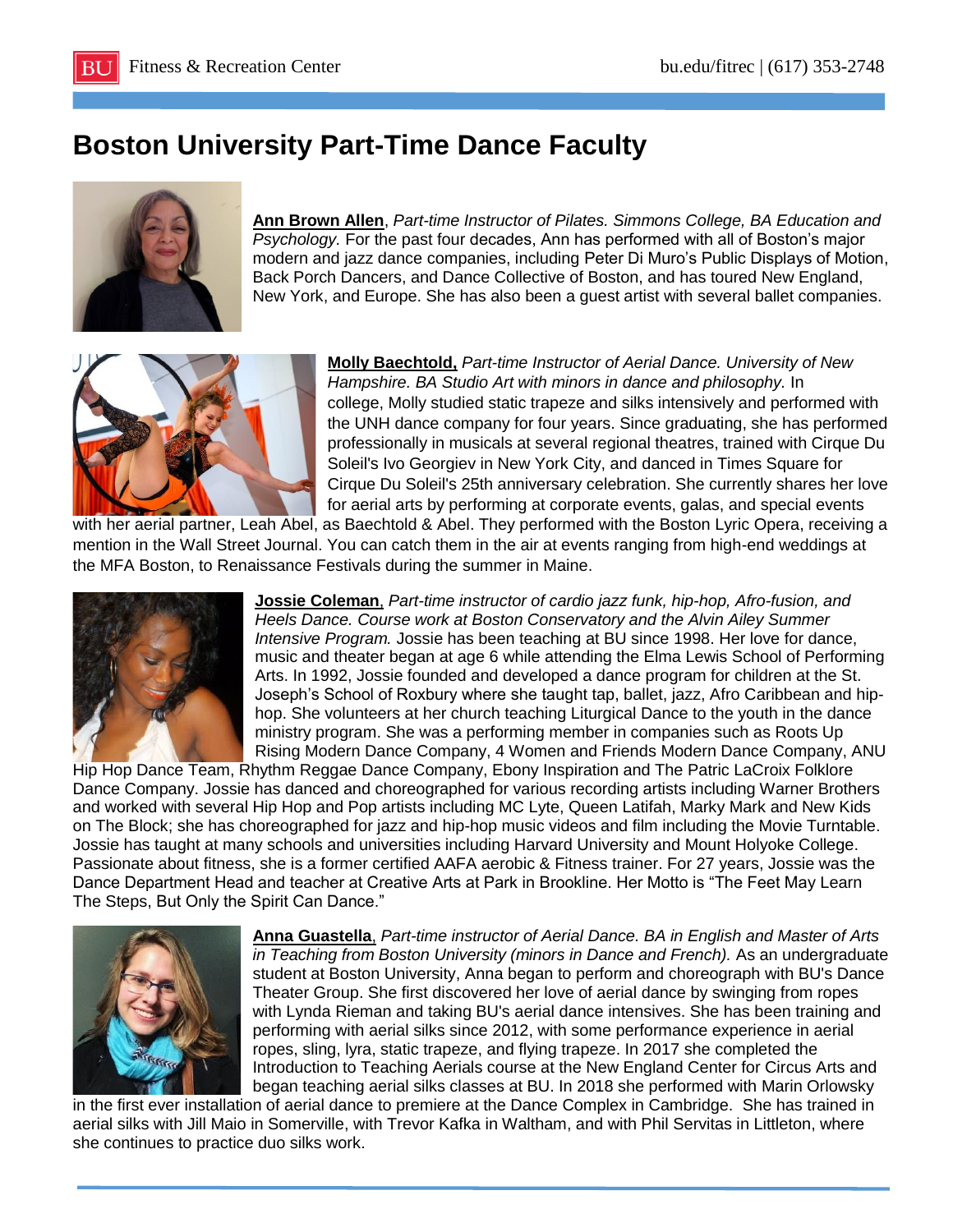

**Eileen Herman-Haase,** *Part-time Instructor of Ballroom, Beginner; Latin; and Swing. MA Teachers College, Columbia University in Dance Education.* Eileen is known for her gift as a motivating and patient teacher who can break down even the most complex concepts into simple and doable steps. As Co-Owner of Dance Caliente for more than 22 years she continues to bring Social Ballroom and Latin Dance to people of all ages through classes, workshops, performances and choreography. She is the recipient of numerous Massachusetts Cultural Council Grants for her work as a performer and choreographer, most notably for Interactive Ballroom Shows designed for Senior Audiences and Interactive Latin Dance Workshops for Children. She has been lead teacher with partner Raul for Boston Celebrity Series', 'Let's Dance Boston' on the Rose Kennedy Greenway,

co-host of themed Social Dance Parties for the Boston Center for the Arts, co-choreographer for Company One and Arlington Friends of the Drama and taught Jazz Dance as Adjunct Prof. at Northeastern U. In New York City she was the Artistic Director of Dance at the Dalton School, taught for many renowned studios and ran her own Dance Business called 'One Step at a Time'.



**Yelena Hindman,** *Part-Time Instructor of Pilates. BA in Performing Arts, Russia.* Yelena began her education as a stage actress in Russia. Her exposure to ballet and arts ignited her curiosity about the human body, which brought her to study various forms of movement and healing disciplines. A seasoned Yoga instructor, she taught in Asia, Europe, and the US for close to two decades, discovering Pilates along the way. It culminated in a comprehensive certification through Peak Pilates. Her versatile background allows her to provide a tailored experience to each of her clients. From offering a unique perspective on sequencing to breaking unconscious patterns, she seeks to help others to thrive and nurture all the layers of the human experience.



**Sybil Huggins**, Part-time instructor of Tap. *B.S. in Interdisciplinary Studies from Boston University.* Sybil is a Roxbury native, and an accomplished tap dancer with extensive experience in the greater Boston area having trained at the Leon Collins' studio, Jacob's Pillow Tap Program, and Jeannette Neill Dance Studio. She continues her study with the legendary dame of tap, Diane Walker. Sybil has worked with BalletRox since 2006 as performer, teacher, administrator, coach, and mentor. She brings her many years of teaching experience into her role as School Programs Liaison where she provides direct support to students and their families, as well as interacting with classroom teachers, school faculty, and staff. She has been a tap instructor at The School of Classical Ballet since 2016. She has

performed with Boston Tap Company, was part of a tap duo with Jai Underhill, and been a guest performer with the Cambridge Community Chorus.



**Olga Marchenko**, *Part-time instructor of Ballet. BA in Choreographic Art, Saratov, Russia; BA in History, Friends University in Wichita, KS; MS in International Affairs, Northeastern University.* Olga is originally from Russia where she began her dancing education at the age of nine. After graduating from Saratov Ballet Academy at the top of her class, she joined her hometown ballet theater. Three years later, Olga moved to Moscow to join the Moscow City Ballet of Smirnov-Golovanov with which she toured the world for four years, performing as a corps-de-ballet and soloist dancer. Once in Boston, she continued dancing professionally and began her teaching career in 2008. Working with children and adults, Olga has been

involved with staging and choreographing recitals during the past 10 years at different studios and in public school setting throughout the greater Boston area.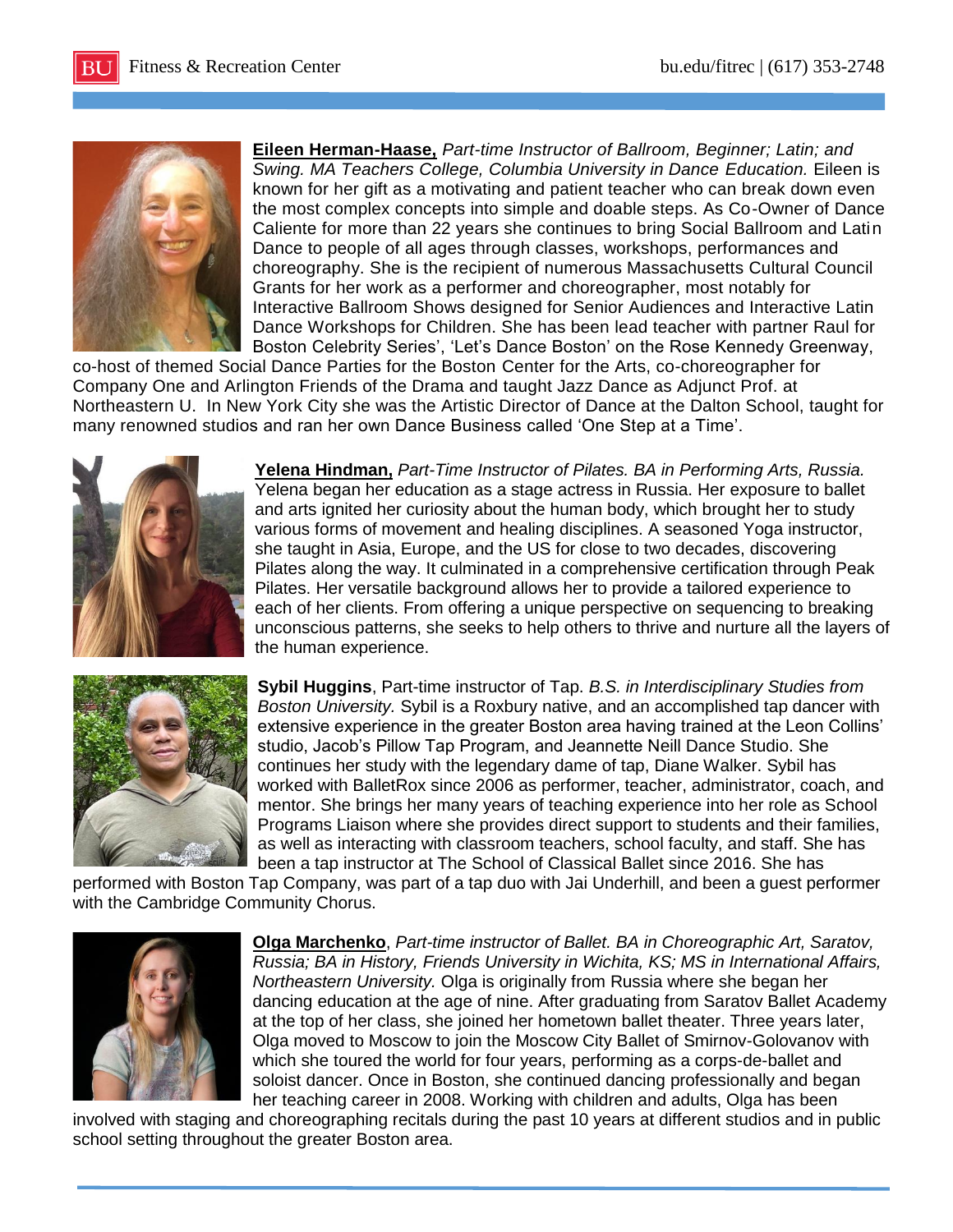

**Jennifer Markham,** *Part-time Instructor of Ballet. BA in History and Political Science, Emmanuel College; M.S. in Arts Administration, Boston University.* Jennifer trained in Western Massachusetts where she danced and toured with the Albany Berkshire Ballet. Since moving to the Boston area, Jennifer has performed with several companies including Boston Liturgical Dance Ensemble, CreationDance, DanceVisions, Inc., and Dreamscape Collaborative. She is currently on faculty at Boston Ballet School and the Community Dance Academy at Walnut Hill School for the Arts. Jennifer is an American Ballet Theatre Certified Teacher, who has successfully completed the ABT® Teacher Training Intensive in Pre-Primary through

Level 7 & Partnering of the ABT ® National Training Curriculum. She also holds certifications in Progressing Ballet Technique (PBT) and Revolutionary Principles of Movement (RPM).



**Christine McDowell**, *Part-time Instructor of Ballet. BA in History from Boston University; Master's of Fine Arts in Performance and Choreography from New York University*. During her undergraduate years in Boston, Christine choreographed and performed with BU's Dance Theater Group, performed with Tony Williams and Margot Parsons, and worked for a season with Boston Ballet School. While at Tisch, Christine studied under Deborah Jowitt, Phyllis Lamhut, and worked with Patricia Beaman as the Dance History graduate assistant. She choreographed group and solo pieces and performed in works by Mark Morris and Alex Ketley. She was also an instructor with the dance education outreach program, Dancers and DanceMakers and after graduation, returned to the Mill Ballet School to teach ballet

and pointe and to choreograph for the trainee students. Currently, Christine manages global corporate events for an application development software company headquartered in Boston.



**Erin McNulty** *Part-time Instructor of Modern/Contemporary. B.S., Magna Cum Laude, Boston University; and Postgraduate Diploma, with Distinction, in Community Dance from Trinity Laban Conservatoire of Music & Dance in London.* Erin is a New England-based contemporary dance artist and educator, working with text-based and improvisational processes. She is a former company member with Boston-based Natalie Johnson Dance and Kairos Dance Theater; and has performed in projects with Eliza Malecki Dance, Rachel Linsky, Zoe Dance Company, Kelley Donovan & Dancers, and Paula Josa Jones. Erin has choreographed and directed her own research-driven creations for stage and film, including solo works and collaborations

with dance artist Suzannah Dessau, rock band HOWL!, musician Josh Knowles, and filmmaker/photographer Christopher Di Nunzio. Her most recent dance film Floodstream (2020) has been screened by Cross Move Lab (NY), Smush Gallery (NJ), Shawna Shea Film Festival (MA), Prague International Monthly Film Festival (Czech Rep.), and Artists for Hope Dance Film Festival (TX). Her work as a choreographer has been supported by the New England Foundation for the Arts, City of Boston/Mayor's Office of Arts & Culture, and the Shawna Shea Memorial Women in Film Fellowship. Erin is currently a Lead Teaching Artist & Instructional Coach with Boston Ballet's Education & Community Initiatives, and dance faculty at Wilmington Dance Academy and Lebanon Ballet School of NH.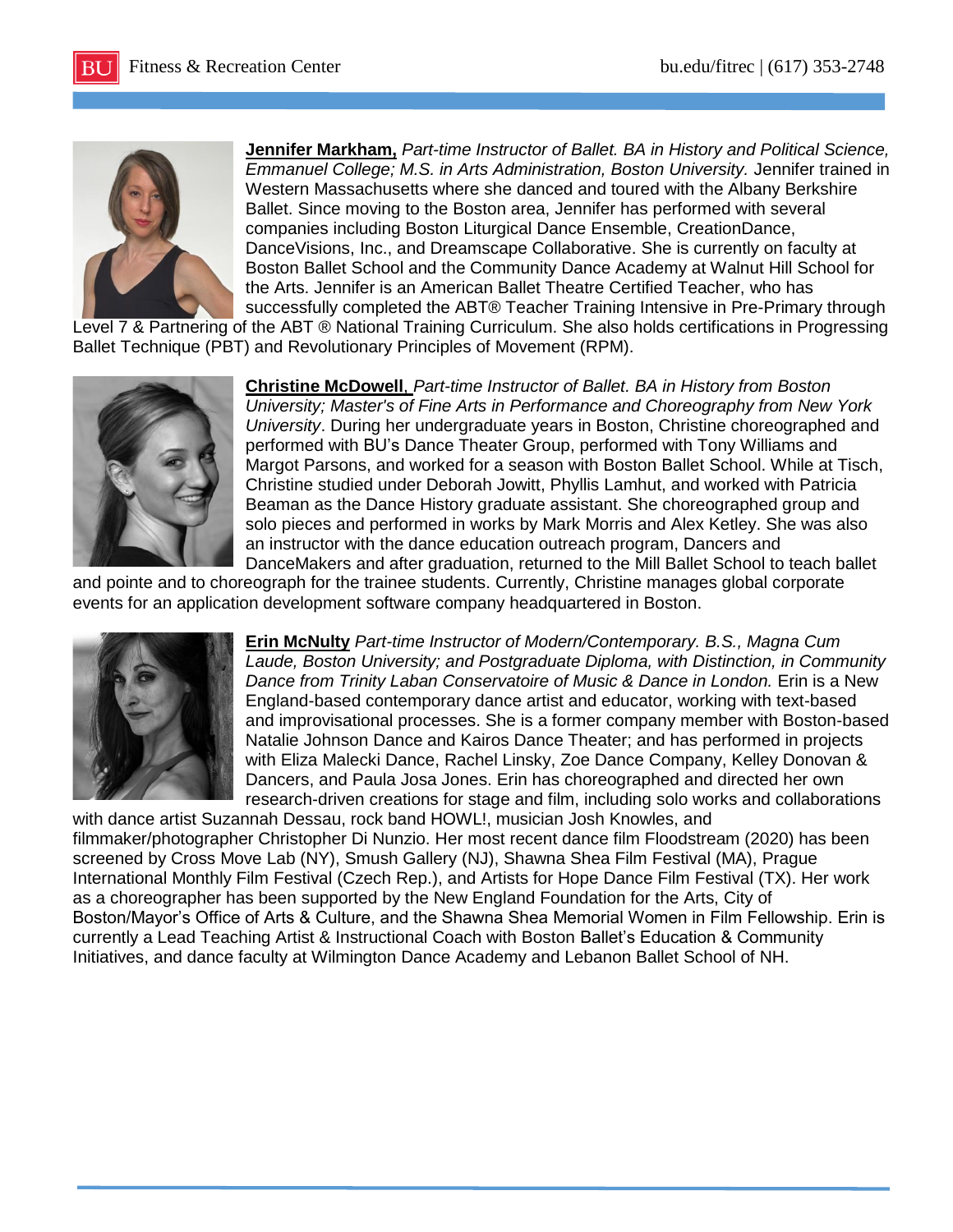

**[Margot Parsons](mailto:margotp@dancevisions.net)***, Part-time Instructor of Ballet; BS in Dance, University of Wisconsin, Madison; MA with honors in Dance, University of Utah; Artistic Director of DanceVisions, Inc.* She trained in Chicago and New York City, and performed with many companies. In New York City, she was invited to dance with Agnes de Mille and Pearl Lang, and performed with the Ballet Ensemble of New York under the direction of her coach Maggie Black, with Yuriko, and in the City Center Production of "The King and I." She has set her choreography on Boston Ballet II, BalletNY, Across the Ages Dance, Harvard Ballet Company, and BU students. She teaches ballet at Boston University, taught at Boston College for 37 years, at The Dance Complex for 27 years and at Harvard University for 13 years, and has been a substitute teacher at

Boston Ballet and at Jose Mateo Ballet Theatre. In 2018 she was the first choreographer honored in the Living Legacy series at The Dance Complex in Cambridge, in 2020 she received the Boston Dance Alliance's Dr. Michael Shannon Dance Champion Award, and in 2021 was honored by BU Dance Theatre Group. [www.dancevisions.net](http://www.dancevisions.net/)



**Anne Marie Paul**, *Part-time Instructor of Ballroom Dance. BFA in Fashion Design - Massachusetts College of Art; Paris American Academy (Paris); Vesper George School of Art (Boston).* Anne Marie is the owner and Co-Director of DanceSport Boston in Weymouth, MA. She has been teaching Ballroom Dance since 1984. Starting out as a dance student while studying art and fashion, she was presented the "Outstanding Creative Achievement Award" for her dance-inspired fashion collection shown at the Museum of Fine Arts. Turning professional, she competed for seven years in the American Style Smooth and Rhythm Divisions. She has been a Pro-Am partner and choreographer for her students in showcases and competitions. She has choreographed for TV commercials such as The Boston Flower Show, taught celebrities to dance, and performed at numerous fundraisers on the South Shore. She

managed dance studios in both the Fred Astaire and Arthur Murray Franchises. She was the Arthur Murray Franchises' top producing executive/teacher in the world (26 countries) for three consecutive years. As the founding Coach of the BU Ballroom Dance Club, she coached the club for seven years, also judging many collegiate level competitions. She has been a guest instructor at Harvard Medical School, MIT, Boston College and Boston Conservatory. Anne Marie continues to enjoy helping people to transform their lives through dance.



**[DeAnna Pellecchia](mailto:deannapellecchia@comcast.net)**, *Part-time Instructor of Jazz, Modern, and Aerial Dance. BA in Dance/Performance with dual minor in Business Management & Latin from Roger Williams University.* DeAnna is an artist, dancer, choreographer, aerialist, mentor, and educator. Over the past 20 years she has taught and toured throughout India, Russia, France, and the US; danced with horses, in trees, on stilts, underwater and through air; and been featured in operas, plays, fashion shows, dance films, rodeos, books, movies, magazines, and music videos. As Executive Artistic Director of KAIROS Dance Theater, DeAnna collaborates with visual artists, musicians,

composers, and fashion and set designers to craft immersive, multi-sensory performances. Her work has been funded by the New England Foundation for the Arts, Boston Dance Alliance, Boston Foundation, Boston Center for the Arts, Boston Cultural Council, Somerville Arts Council; received a "Critic's Pick" 18 times by The Boston Globe; and presented at venues including Charles Playhouse / Broadway Across America, Institute of Contemporary Art Boston, Isabella Stewart Gardner Museum, Jazz at Lincoln Center (NYC), Compass Theater (Moscow), Busan Biennale (Korea), ZOU Arts Festival (France), among others. DeAnna has performed with Paula Josa-Jones/Performance Works, Kinodance Company, Bennett Dance Company, Nicola Hawkins Dance Company, Anna Myer & Dancers, and Anikaya Dance Theater. She has taught at Boston Conservatory, Massachusetts College of Art, Dean College, Salem State University, Mount Holyoke College, and Boston Ballet. [www.deannapellecchia.com](http://www.deannapellecchia.com/) | [www.kairosdancetheater.org](http://www.kairosdancetheater.org/)